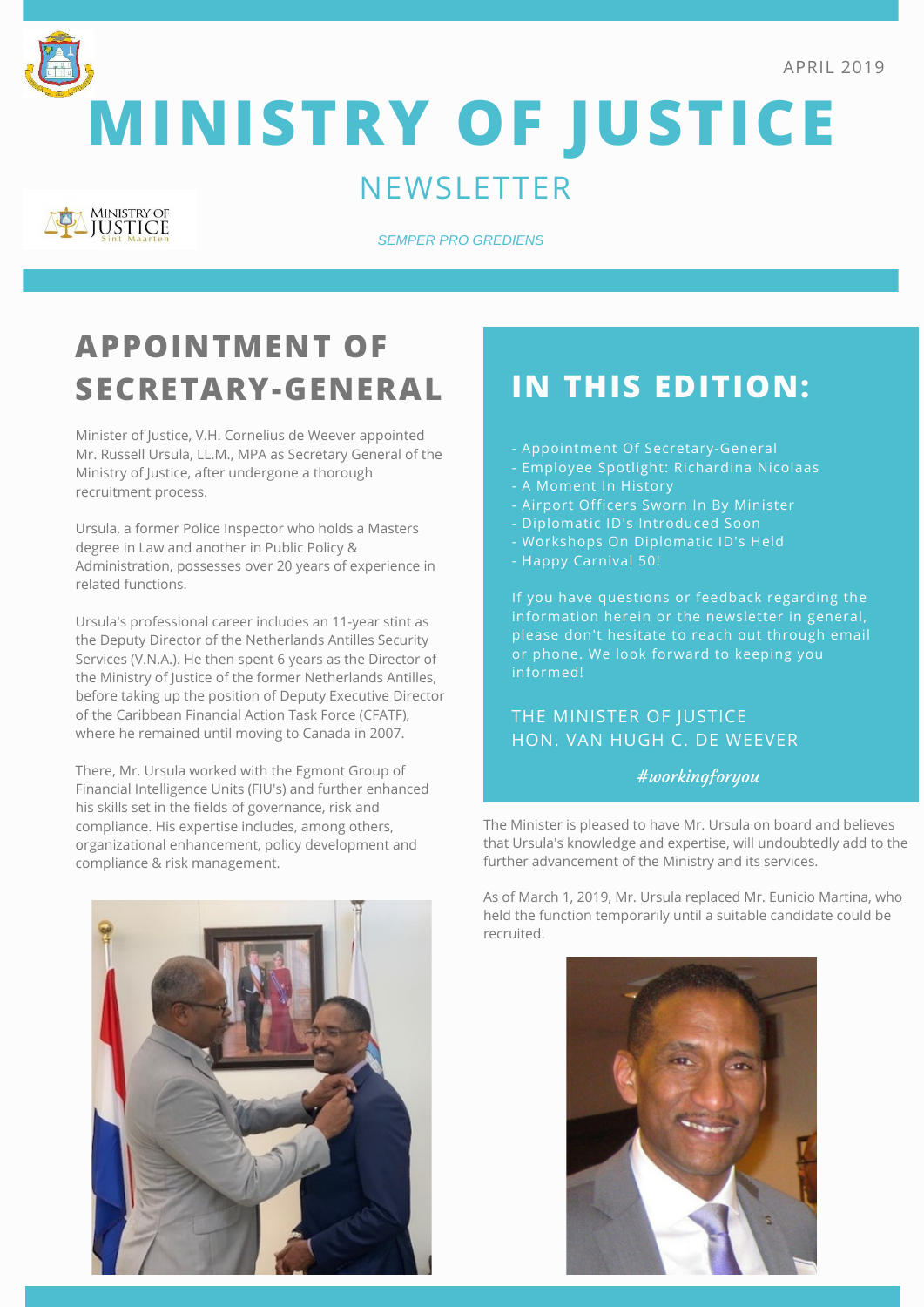

#### **EMPLOYEE SPOTLIGHT RICHARDINA NICOLAAS**

Q. What is your function?

A. I am currently group leader at the Korps Douane on the Princess Juliana International Airport.

Q. How long have you been working with the Ministry of Justice?

A. I've been working for 11 years with in the Ministry of Justice.

Q. Who inspires you? And why?

A. My father in law inspires me to be the best version that I can be. He is such a strong, honest motivated man.

Q. What are you passionate about within your job field?

A. In always wanting to learn more and mastering what I'm good in. I'm passionate in doing everything to the best of my ability. Everything I do I enjoy doing because I put all my energy and love into it.

Q. Who would you like to swap places with for just one day? A. I would not want to switch places with anyone. I believe I was created to be right where I am at this present moment. This is my destiny and if I do switch places I would be living a life that was not destined for me.

Q. Describe a perfect day at the airport.

A. A perfect day for me would be confiscating a large amount of money or narcotics; an amount so big that we will need assistance of other departments to transport it. Q. What's the best thing that has happened to you within your department for 2019?

A. I've seen the Douane grow to a standard that I always dreamed of seeing. Being a part of such a big step like this is actually an honor.

Q. Tell us how Korps Douane has grown over the past year. A. We have a new Interim head which was actually my supervisor for 7 years; Mr. Bernadina and he has changed the department drastically with 10 new vehicles, recruiting 23 new colleagues, two beleidsmedewerkers and two team leaders. Our main office is being build back with new equipment, X-ray machines but most of all we surpassed our regular amount of cases we accumulate per year. I believe by the end of this year we will be up to the level of quality that we should be. Visit our page "Customs St. Maarten" Q. Motivational message for your colleagues?

A. Be passionate within your job. We were chosen to serve country Sint Maarten. To those who are discouraged or demotivated, be the change that you want to see.

# **A MOMENT IN HISTORY**

On Thursday March 19th, 2015, the first Tri-Partite deliberations were held at the Ministry of Justice. The purpose of this deliberation was mainly to focus on justice related issues all three Kingdom partners of Aruba, Curacao and St. Maarten are confronted with in terms of Immigration, Cooperation in the area of combatting international organized crime and other pertinent matters.



# **AIRPORT OFFICERS SWORN IN BY MINISTER**

The security officers at the Princess Juliana International Airport were sworn in by Minister of Justice Cornelius De Weever as auxiliary police officers during the month of March 2019. The Minister, in his address to the men and women advised them to carry out their duties with respect and dignity and congratulated them on their achievement.



*- Paul J. Meyer* Operations Officer of the Princess Juliana International *Semper pro grediens* Administration Building.Pictured above: Minister Cornelius De Weever and Chief Airport Michael Hyman along with the recently sworn-in security officers following the ceremony at the Government